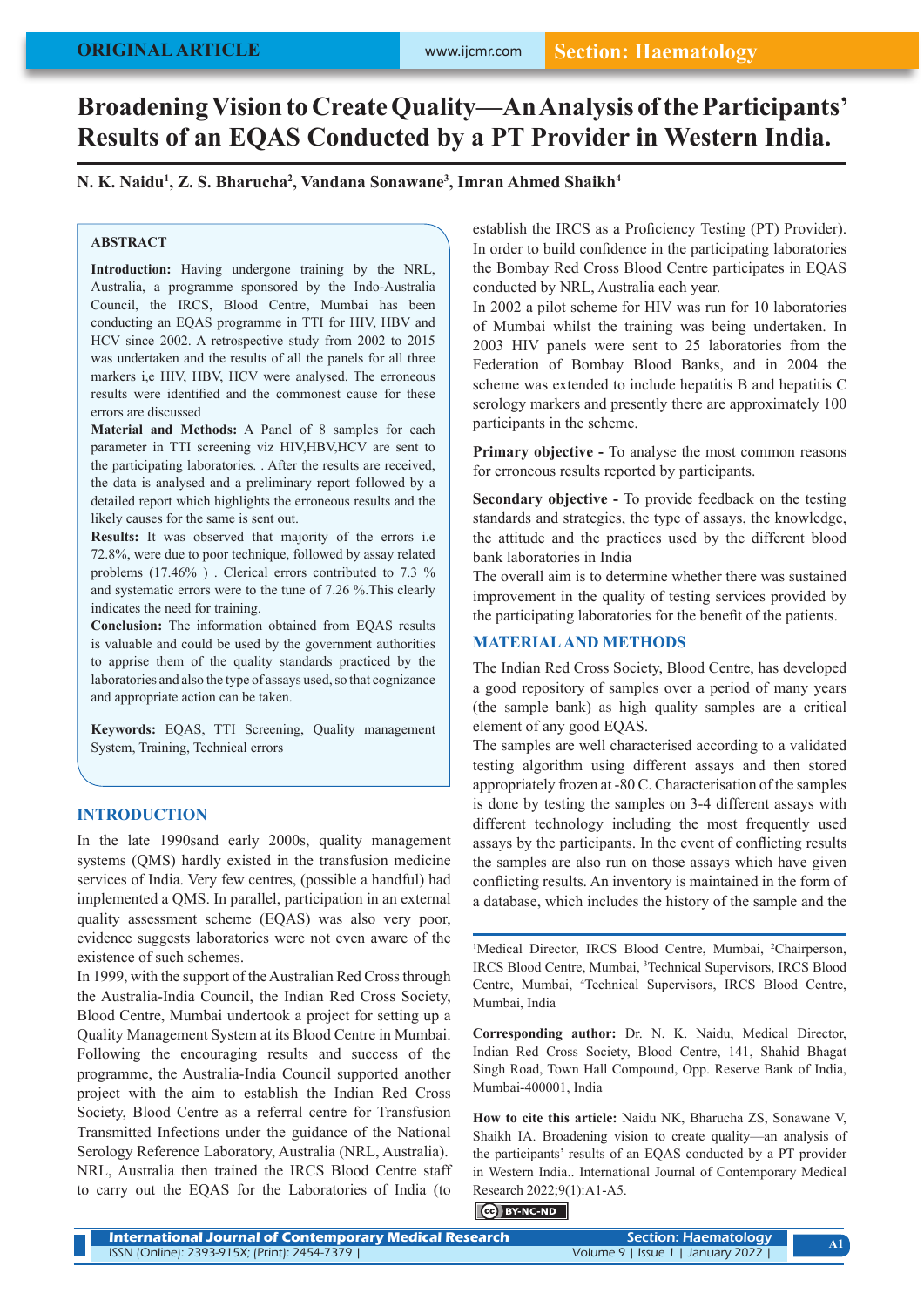**A2**

volume of the sample archived. Maintaining the database is an ongoing process as the newer samples are being regularly archived.

Before the participants join the scheme, a detailed questionnaire is sent to them to get information about the assays and testing strategies used by the participants.

The panel is then designed carefully with a view to assess, whether a particular aspect of testing process is functioning appropriately or not. Usually the samples are selected with specific questions in mind such as whether samples are correctly labelled, whether the results are being transcribed appropriately and also whether the results were reproducible. Once the aims of the panel is designed, the appropriate samples are then selected from the sample bank and tested. The samples are dispensed into micro tubes, packaged carefully with coolants and then dispatched with appropriate paper work which includes the result sheets for laboratories to enter their testing results.

The IRCS Centre sends out panels in sets of eight samples. The programme is carried out twice a year, in the month of January for HIV and in June for HBV and HCV.

When the results are received, the data is then entered into Microsoft Excel for analysis. The tables are produced serially; as per laboratory I.D. as well as assay wise which is arranged alphabetically -this allows for inter-laboratory comparison. All the electronic data generated is verified with the hard copies.

Following the close of the EQAS testing period, a preliminary report is sent out which contains the results of the IRCS Blood Centre viz- provider / reference laboratory along with panel sample status and clinical information. The

preliminary report allows the laboratories to compare their results with the Reference Laboratory before the composite / final report was released.

A final report is dispatched within 2 months and it contains details of any aberrant results as well as summaries of all the results in graphic and tabulated format. The report also provides possible reasons for aberrant results, if any, produced by the laboratories and provides solutions so that appropriate corrective action can be taken.

#### **RESULTS**

This is a retrospective study carried out on the data from 2002 to 2015.

The errors reported by the laboratories are classified as those due to assay related problems, sample mix up, cross contamination, sample carryover, poor technique, clerical error and/or systematic error. Refer table no.1 and figure no.1 & 2

Errors due to assay related problems are further classified as errors due to insensitive ELISA and/or rapid assays, or due to improper interpretation of the subjectively read assays. This interpretation is based on the results of the peer participants as well as after confirming results that were reported by the provider. The clerical errors are so identified as there were errors during transcription of results.

Systematic errors are classified as those due to poor equipment maintenance and those due to deterioration of the reagents, which could be either due to poor cold chain maintenance during transport or storage. This was interpreted based on the objective values of the results when compared with other participants using same assay and belonging to the same batch.



| Section: Haematology              | International Journal of Contemporary Medical Research |  |  |  |  |
|-----------------------------------|--------------------------------------------------------|--|--|--|--|
| Volume 9   Issue 1   January 2022 | ISSN (Online): 2393-915X; (Print): 2454-7379           |  |  |  |  |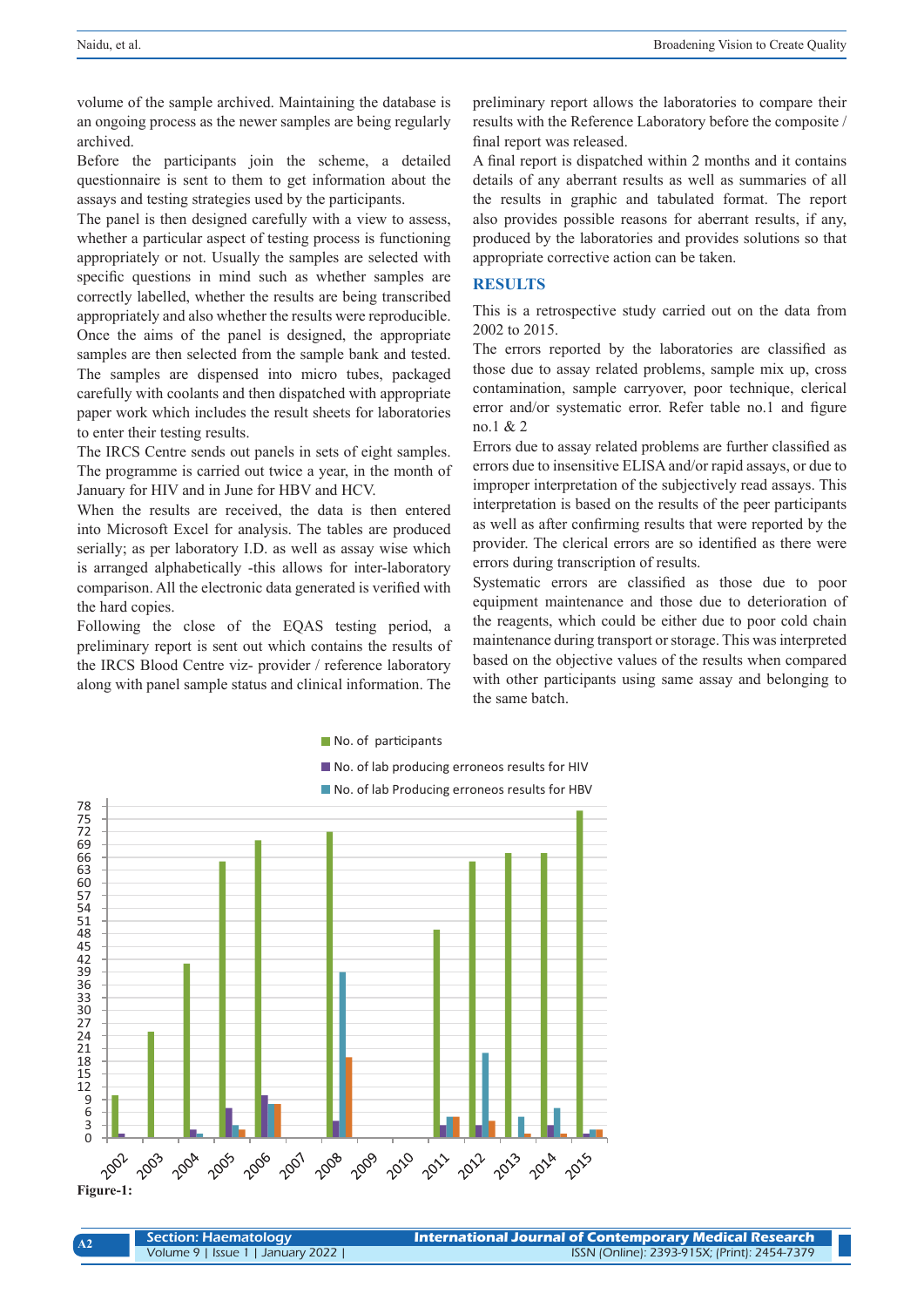| <b>Infectious</b>                                           | <b>Technical</b> | <b>Assay related problems</b>             |                                                      |                                                      | <b>Systematic errors</b>            |                                     |                                    | <b>Clerical</b> |
|-------------------------------------------------------------|------------------|-------------------------------------------|------------------------------------------------------|------------------------------------------------------|-------------------------------------|-------------------------------------|------------------------------------|-----------------|
| marker                                                      | error            | <b>Total assay</b><br>related<br>problems | No.of error<br>due to<br>insensitive<br><b>ELISA</b> | No.of error<br>due to<br>insensitive<br>rapid assays | <b>Total</b><br>systematic<br>error | Poor equip-<br>ment<br>maintainance | <b>Deterioration</b><br>of reagent | error           |
| <b>HIV</b>                                                  | 73.52%           | 8.82%                                     | 2.94%                                                | 5.88%                                                | $11.7\%$                            | 5.88%                               | 5.88%                              | 5.88%           |
| <b>HBV</b>                                                  | 73.23%           | 26.66%                                    | 7.77                                                 | 18.88%                                               | $7.77\%$                            | $4.44\%$                            | 3.33%                              | $6.6\%$         |
| <b>HCV</b>                                                  | 71.41%           | 16.66%                                    | $7.14\%$                                             | $9.52\%$                                             | $2.4\%$                             |                                     | $2.4\%$                            | $9.5\%$         |
| <b>Table-1:</b> Classification of errors as per the causes. |                  |                                           |                                                      |                                                      |                                     |                                     |                                    |                 |

| Panel                                                                                        | 2 Times error No. $(\% )$ | 3 Times error No. $(\% )$ | 4 Times error No. $(\%$ ) |  |  |  |  |
|----------------------------------------------------------------------------------------------|---------------------------|---------------------------|---------------------------|--|--|--|--|
| $HIV (N = 72)$                                                                               | $5(6.9\%)$                |                           |                           |  |  |  |  |
| $HBV(N = 72)$                                                                                | $12(16.66\%)$             | $7(9.7\%)$                | $3(4.16\%)$               |  |  |  |  |
| $HCV(N = 72)$                                                                                | $9(12.5\%)$               | $1(1.38\%)$               | -                         |  |  |  |  |
| Note: This indicates that there is no policy for reviewing the reports and carrying out RCA. |                           |                           |                           |  |  |  |  |
| Table-2: Number of times errors reported by the same laboratories.                           |                           |                           |                           |  |  |  |  |



**Figure-2:** No. of laboratories Producing Erroneous Results for HIV, HBV, HCV

The decision to label an error as a technical error was based on the peer results of the same sample. IRCS decided to group sample mix up, sample carry over and poor technique together as they were mainly due to poor technique and therefore identified as technical errors.

It was observed that the majority of the errors (72.8 %), were due to poor technique followed by assay related problems, which contributed to 17.46% of the errors. Clerical errors contributed to 7.3  $\%$  and the rest (7.26  $\%$ ) were due to systematic errors.

#### **DISCUSSION**

External quality assessment schemes are an integral part of the overall quality assurance system of a laboratory. It is very essential for all the healthcare services to ensure that their quality management system is not only implemented, but also good manufacturing practices are disseminated amongst the staff. Any failure in the performance or breakdown of the quality cycle should be promptly recognised and dealt with to protect patients.<sup>1</sup>

In some countries, participation in an EQAS has become mandatory and acceptable performance is a requirement for laboratory accreditation therefore it is very important to have a good EQA scheme.<sup>2</sup> In India participation in an EQAS is a requirement for accreditation by NABH, but it

is not yet mandatory according to the regulatory authorities. The authorities as well as the transfusion service directorsin-charge are not even aware of the important role of a good EQA scheme in assuring quality of results.

It is often a case that when a programme is made mandatory by regulatory authorities, participation will increase in number, yet it has also been observed that whenever a programme is made mandatory by a regulatory or accreditation authority, participants who are forced to participate in it will view the programme as a potentially punitive exercise, thereby resulting in the programme not only losing its educational value but also its ability to actually improve quality in the participating laboratories.<sup>3,4,5,6,7</sup>

This was particularly observed in many countries where the grading of laboratory performance was an essential prerequisite for accreditation or a licensure requirement. Thus, there is a constant dilemma, wherein if the scheme is made mandatory it loses its educational value and at the same time, not making it mandatory reduces participation figures. In this context it is very important that Blood Centres are sensitized on the advantages of participating in such schemes so that it becomes a purely voluntary and educative exercise.3,4,5,6,7

EQAS offers an advantage in monitoring the performance of the laboratory continuously over a period of time so as to assure that best quality practices are used for donor serodiagnosis. In case if there is a problem with the laboratory, then they would not only be able to identify their own weaknesses, but the EQAS provider would also be able to identify the source for their problem. The EQAS provider could then accordingly be able to guide a participant to improve performance so that good quality standards are being maintained at all times. This would also help to reassure the participating laboratories of their performance.<sup>8,9</sup>

In order to build confidence in the participating laboratories regarding the quality of EQAS provided by a laboratory, it is critical that the provider also participates in an externally provided EQA scheme. With respect to this statement, the IRCS Blood Centre also participates in the scheme conducted by NRL Australia, a recognised WHO scheme provider.<sup>3,4,5,6,7</sup> The IRCS Blood Centre programme was introduced as a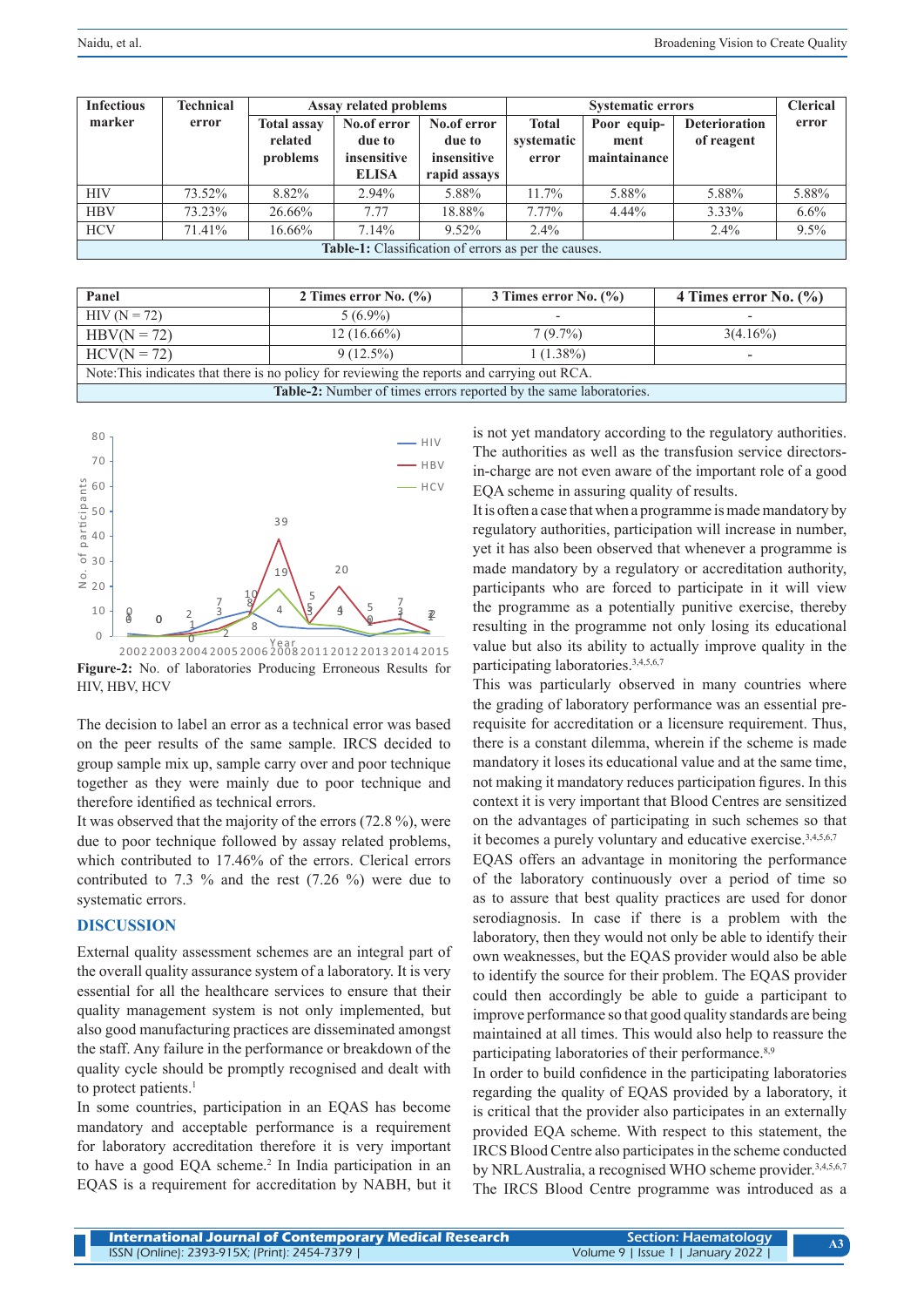pilot study in 2002 and the summary of the EQAS reports from 2002 – 2015 is discussed below. It will be observed from figure no.1 &2 that the HIV, HBV,HCV panels had 34,90 and 42 laboratories, respectively reporting errors and from table no.1 it will be observed that most of the errors were due to poor technique.

The reason for poor technique could be either sample mix up resulting from poor sample handling procedure or improper pipetting of sample / reagent such as whilst pipetting if there is an air bubble it would result in inadequate quantities being dispensed. Inadequate washing or not following procedures are also some of the reasons for technical errors occurring while performing an assay.

Sample carry over/ cross contamination was also one of the commonest technical reasons for the cause of errors, which is likely to be due to problems regarding the maintenance of the ELISA washer in both automated as well as semi-automated equipment. It could happen even during manual dispensing of the reagents if the pipetting is not done properly.

Lack of assay sensitivity contributed to the 9.1 %,26.7% and 16.7% of errors for HIV, HBV, and HCV panels, respectively, but with passage of time we have observed that these errors have reduced as there are better assays available over a period of time. This was particularly seen more often with the results for the rapid tests as compared to ELISA ( refer Table no.1), which indicated a great need for developing a welldefined testing algorithm in order to accurately determine status of the sample.

The erroneous results reported with rapid tests were likely due to lack of sensitivity of the assay, not following the manufacturer's instructions for use or incorrect interpretation of the results. Regarding incorrect interpretation of the result, specifically this could be due to lack of training to read rapid tests, as there is an element of subjectivity in their interpretation. Good practice is to establish a system wherein two different individuals independently report all EQAS panel results, whether it is for ELISA or rapid tests, and then the results being finalised by a supervising scientist.

The availability of excellent quality assays does not necessarily mean that laboratories will generate reliable results. There are a number of steps involved in testing of blood, from accepting the samples to reading of test results - at each step anything could go wrong, thus emphasising the great need for a good quality assessment scheme. These schemes not only evaluate the effectiveness of laboratory quality assurance but they also provide an insight into the level of the QA/QC programme of a particular laboratory. Failure of EQAS results would rightly indicate that there may be a problem with QA/QC procedures but at the same time participation in EQAS cannot be considered as a substitute for good QA/QC.10

Clerical errors have also significantly contributed to the number of errors (Table no. 1). It is very important that laboratories should devise a system wherein results are reported by one individual, entered in the relevant result sheet by another individual and, finally, checked by technical supervisor.

Lack of cold chain maintenance during transport and the storage of kits has potentially resulted in systematic errors (Table no1). Authorities need to monitor the cold chain as well as need to impress upon the staff the importance of storing test kits appropriately at all the times i.e before, during and after testing.

In this study it was observed that some of the laboratories continued making similar errors in the subsequent panels, inspite of explaining the potential causes for errors in the final reports of earlier panels (Table no.2).This indicated that the EQAS reports may not have been not read or understood by the participants as there was no evidence of a policy for reviewing results and/or carrying out the root cause analysis. It is very important that laboratory staff should analyse the EQAS report, discuss the results and evaluate possible actions that need to be undertaken to improve laboratory performance. The EQA scheme can only be effective if laboratories take appropriate actions to ensure improvement. Even the best EQAS schemes cannot provide any advantage if laboratories do not use the information provided to them to check and eventually modify internal processes and implement improvement. It is the duty of the laboratory to verify the quality of the service and to also constantly measure quality of service so that best quality services and products are provided to patients.<sup>11,12,13</sup>

EQAS provides a comparison of result obtained on the same sample amongst different laboratories. It also gives comparison of results obtained with different assays and using different equipment, thereby allowing a method to potentially identify systematic, assay related and other problems and allowing these identified issues to be resolved.<sup>10</sup> In a study carried out in Malaysia on EQAS scheme conducted by their national laboratory for clinical chemistry, it was observed that when laboratories with unsatisfactory performance scores were alerted about their deficiencies, they performed better in subsequent panels. This not only indicated the effectiveness of the remedial action taken by the laboratories, but also the effectiveness of their EQAS. Further, the study also helped the Malaysian NRL get an insight into the knowledge, attitude and practices followed by the laboratories in Malaysia. This information provided laboratories with the necessary feedback to increase effectiveness and benefit of all the QA/QC activities in addition to establishing the need for continuing education, training as well as research in quality improvement. It also helped them to revise the selection of methods and test systems.<sup>2</sup>

In Indonesia, participation in the NEQAS (National External Quality Assessment Scheme) was mandatory for obtaining a laboratory license and the Ministry of Health uses these schemes as one of the means for monitoring and coordinating performance of laboratories throughout Indonesia. The poorperformers are then identified as in need for training.<sup>14</sup>

Based on the experiences of Malaysia and Indonesia, we feel in India too there is a great need for Government to review the performance of laboratories in India from time to time and also hold training programmes regularly.

**A4**